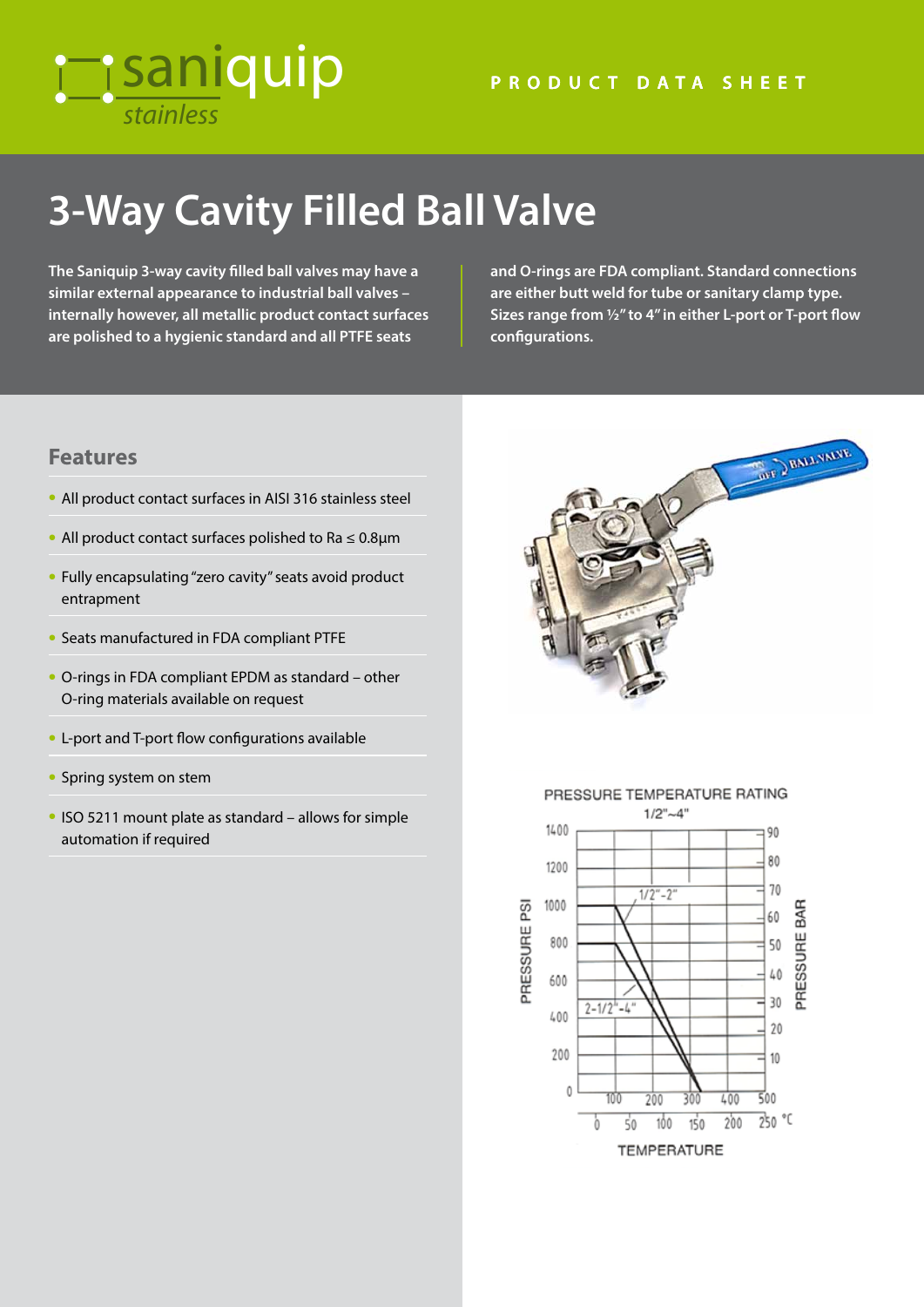

### 3-Way Cavity Filled Ball Valve

Dimensions:



| <b>Size</b>     | ISO-<br>5211     | $L$ (mm)<br>$\ast$ | Ød<br>(mm) | ØD<br>(mm) | $R$ (mm) |
|-----------------|------------------|--------------------|------------|------------|----------|
| 1/2"            | F <sub>0</sub> 3 | 118                | 9.5        | 25.4       | 9        |
| 3/4''           | F <sub>0</sub> 3 | 127                | 15.8       | 25.4       | 9        |
| 1 <sup>''</sup> | F04              | 152.6              | 22.2       | 50.4       | 11       |
| 1.5''           | <b>F05</b>       | 175                | 35         | 50.44      | 14       |
| 2 <sup>n</sup>  | <b>F05</b>       | 190                | 47.6       | 63.9       | 14       |
| 2.5''           | <b>F07</b>       | 227.7              | 60.3       | 77.5       | 17       |
| 3''             | F <sub>10</sub>  | 260.6              | 73         | 90.9       | 22       |
| 4 <sup>''</sup> | F <sub>10</sub>  | 290.5              | 97.4       | 118.9      | 22       |

**\* Length L is the same for butt weld and clamp end valves**